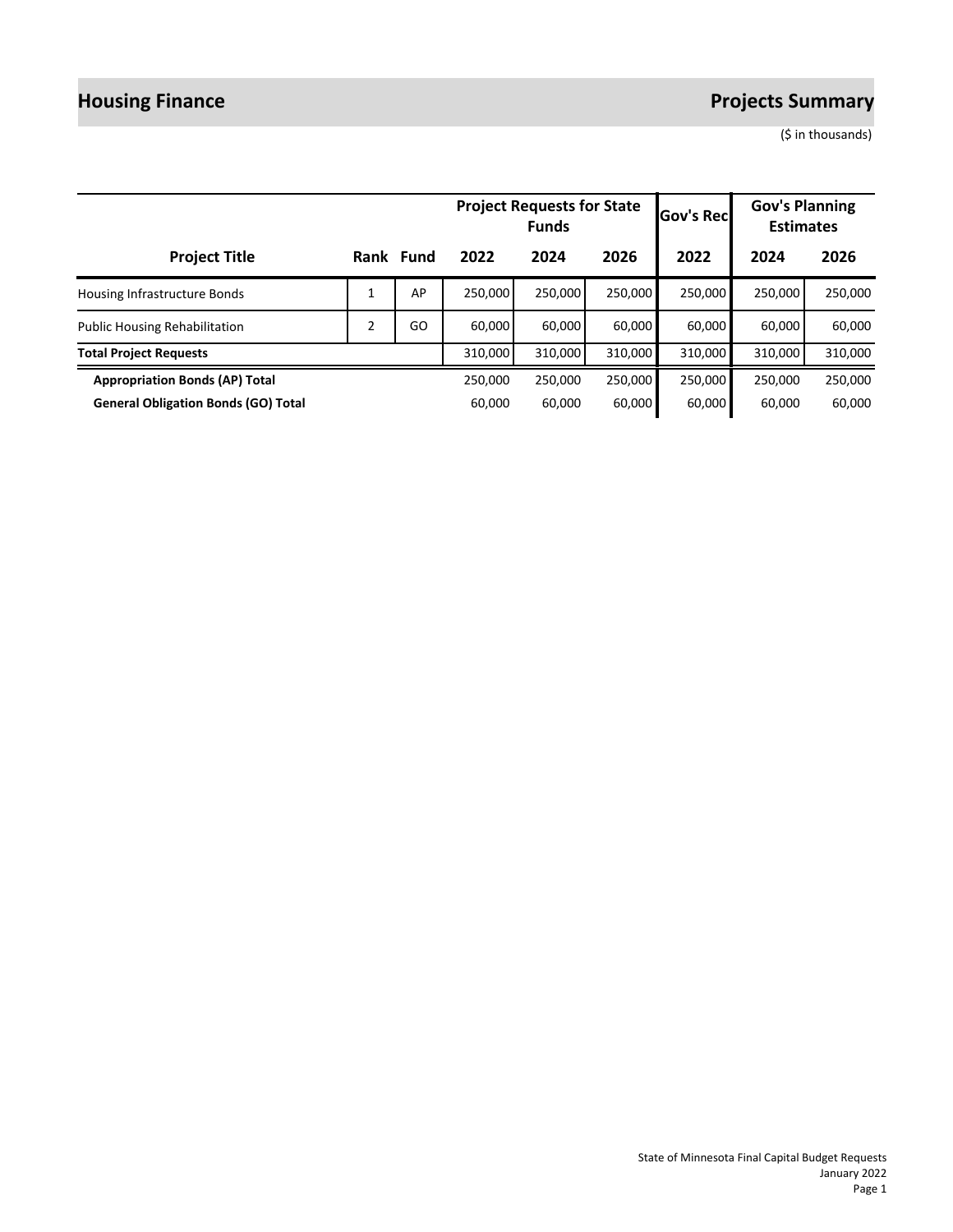<https://www.mnhousing.gov/>

### **AT A GLANCE**

- Provided more than \$1.6 billion in housing assistance, serving nearly 73,000 households
- Have Aa1 and AA+ credit ratings with Moody's and Standard & Poor's
- Financed loans to more than 4,300 first-time homebuyers, financed homebuyer education and counseling for over24,000 households and provided home improvement resources for over 1,300 homes.
- Created or rehabilitated more than 2,800 units of rental housing and providing housing assistance to nearly 41,000 renters.
- Most homebuyers that we served had an income below \$60,000 and the majority of renters had an income below \$15,000.
- Over the past three years, half of competitive assistance has been provided to Greater Minnesota.

*All numbers are for Federal Fiscal Year 2020*

#### **PURPOSE**

Success in life starts at home for all ages and all people. When we have safe, secure places to live, parents earn more, kids learn better, health and well-being improve, and communities prosper. Our homes are the foundation of our communities; they fuel the engine of our economy. Since 2000, housing costs have outpaced income growth and more people are struggling to find and maintain housing. Additionally, housing production has not kept up with demand and demographics, especially for those at the lowest income levels.

In Minnesota, housing challenges are not shared equally across different race and ethnicities. Black, Indigenous and People of Color (BIPOC)are more likely to face housing instability, be evicted and experience homelessness than white households. Currently many Minnesotans struggle with housing instability, as described below.

- Around 120,000 renter households making less than \$50,000 a year spend more than 50% of their income on housing.
- Minnesota has the fourth-largest disparity in homeownership rates in the country for BIPOC households.
- About 8,000 people experience homelessness each night, around 2,000 of whom are sleeping outside, unsheltered. More than 8,000 children are homeless or highly mobile in school districts across the state (2019).

Minnesota Housing collaborates with individuals, communities and partners to create, preserve and finance housing that is affordable. Our vision is that all Minnesotans live in a stable, safe home they can afford in a community of their choice. We finance affordable homeownership and rental housing to provide opportunities across the housing continuum for individuals and families throughout the state.

#### **STRATEGIES**

Housing stability is at the core of Minnesota Housing's mission that emphasizes thriving communities, equity and inclusion and children and families. We support our mission by providing a wide range of rental, homeownership and homelessness assistance programs. Our focus is on serving households that make the least and we direct resources to communities most impacted by housing instability. We have begun using an antiracist lens to evaluate program changes and are working to remove systemic barriers and policies that perpetuate housing instability for people of color and indigenous communities. We deliver our programs through a statewide network of local lenders, community-based organizations, local housing and redevelopment authorities and for-profit and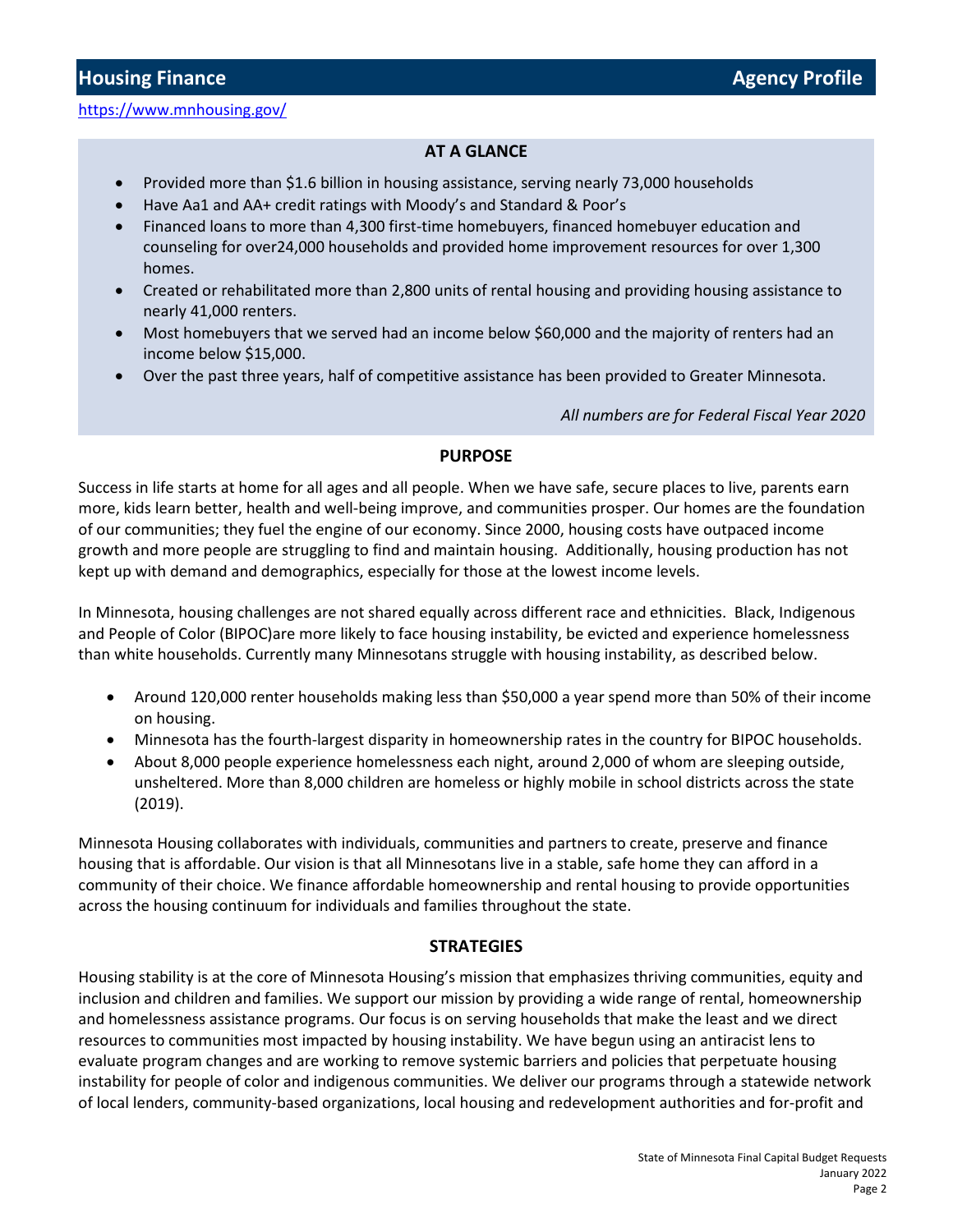nonprofit developers. We work with other public and private funders to make funds for housing development and redevelopment available in a comprehensive, one-stop competitive application process.

- **Rental Housing Minnesotans Can Afford:** We finance new construction, rehabilitation and preservation of rental housing using federal low-income housing tax credits, state appropriations and first mortgages. We prioritize rental opportunities that are affordable to households that make the least. We also provide rental assistance and administer federal Section 8 contracts.
	- o We served nearly 36,000 Minnesota households through our multifamily rental programs in 2020.
	- o More than three-quarters of renters served made less than \$20,000 per year.
	- $\circ$  We financed the new construction and preservation of 2,811 units of affordable rental housing in 2020 with state and federal resources.
- **Supporting Homeownership Opportunities:** We offer first-time homebuyer loans, downpayment assistance programs, a refinance program, and two home improvement loan programs to support Minnesota homebuyers and homeowners. We account for about 6% of the State's total mortgage lending.
	- o We provided home mortgage loans to 5,667 Minnesota households in 2020.
	- $\circ$  The first-time homebuyers we served had a median annual household income around \$57,000.
	- o Almost thirty-five percent of the first-time homebuyers we served were BIPOC. The overall mortgage market is seventeen percent.
	- o Ninety-eight percent of the homebuyers who received a Minnesota Housing first mortgage also received assistance with downpayment and closing costs.
- **Preventing and Ending Homelessness:** In addition to financing rental housing for people experiencing homelessness, we provide rental assistance and short-term financial assistance to individuals and families who are homeless or who face housing instability. People experiencing homelessness, especially people sleeping outside, has been increasing in recent years.
	- $\circ$  We provided state-funded rental assistance to 2,219 households in 2020. These households have a median annual household income of around \$10,000.
	- $\circ$  We provided assistance to 4,557 households (with an average household income of around \$10,000) to prevent and assist people experiencing homelessness.
	- o Minnesota Housing and eleven state agencies collaborate on the statewide Plan to Prevent and End Homelessness.

M.S. 462A [\(https://www.revisor.mn.gov/statutes/?id=462A\)](https://www.revisor.mn.gov/statutes/?id=462A) provides the legal authority for Minnesota Housing.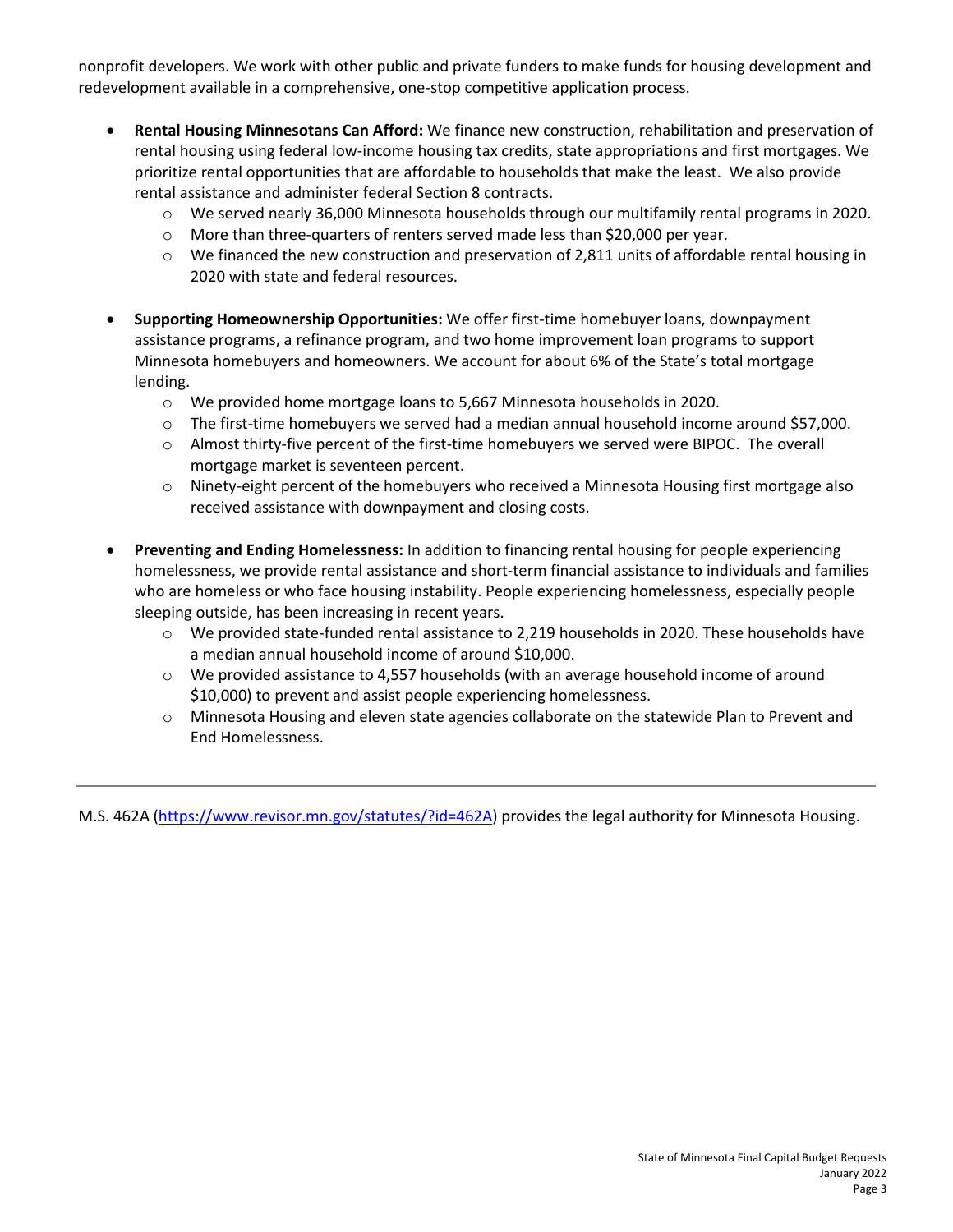## **AT A GLANCE**

Minnesota Housing has 5 focus areas in our Strategic Plan:

- 1) Improve the Housing System
- 2) Increase Housing Availability
- 3) Make Homeownership More Accessible
- 4) Support People Needing Additional Services
- 5) Strengthen Communities

Investments in the bonding bill are critical to achieving the agency's mission, strategic priorities and our ability to serve individuals and families most impacted by housing instability. Housing investments in the bonding bill build and preserve housing for people at the lowest incomes and bonding bills provide the largest investments the State makes in affordable housing development.

### **Factors Impacting Facilities or Capital Programs**

Everyone wants a home they can afford in a community of their choice because it provides the foundation for success, supports educational achievement, stable employment, health, and prosperity. Today, however, many Minnesotans are struggling with the cost of housing.

- Just over 120,000 renter households making less than \$50,000 a year spend more than 50% of their income on housing;
- About 8,000 people experience homelessness each night, around 2,000 of whom are sleeping outside, unsheltered. More than 8,000 children are homeless or highly mobile in school districts across the state (2019);
- Minnesota has the fourth-largest homeownership disparity in the country for Black, Indigenous and People of Color households;
- An American Indian is over 20 times more likely to experience homelessness than a person who is white; and
- Research found that the housing shortage in the Twin Cities metro area could limit job growth and result in a loss to the Gross Regional Product of \$215 million annually.

Since 2000, housing costs have outpaced increases in income and the lack of housing that is affordable has an impact on the economy. Many Minnesotans are experiencing the effects of the housing shortage with the high price of renting or buying a home, and the rates of homelessness are increasing. Additional market forces including low vacancy rates in recent years, and the loss of unsubsidized affordable housing units, have added pressure on the housing system.

#### *Homelessness is Increasing*

In Minnesota, roughly 8,000 people are homeless each night. This number includes around 3,200 people in families. According to a Wilder Survey, an estimated nearly 2,000 people sleep outside without shelter -- an increase over125% since 2015. A person of color in Minnesota is nearly ten times more likely to experience homelessness than a person who is white/non-Hispanic.

Homelessness is the most severe form of housing instability and encompasses many societal failures. It is often the result of inadequate and unequitable systems involving housing, physical and behavioral health, employment,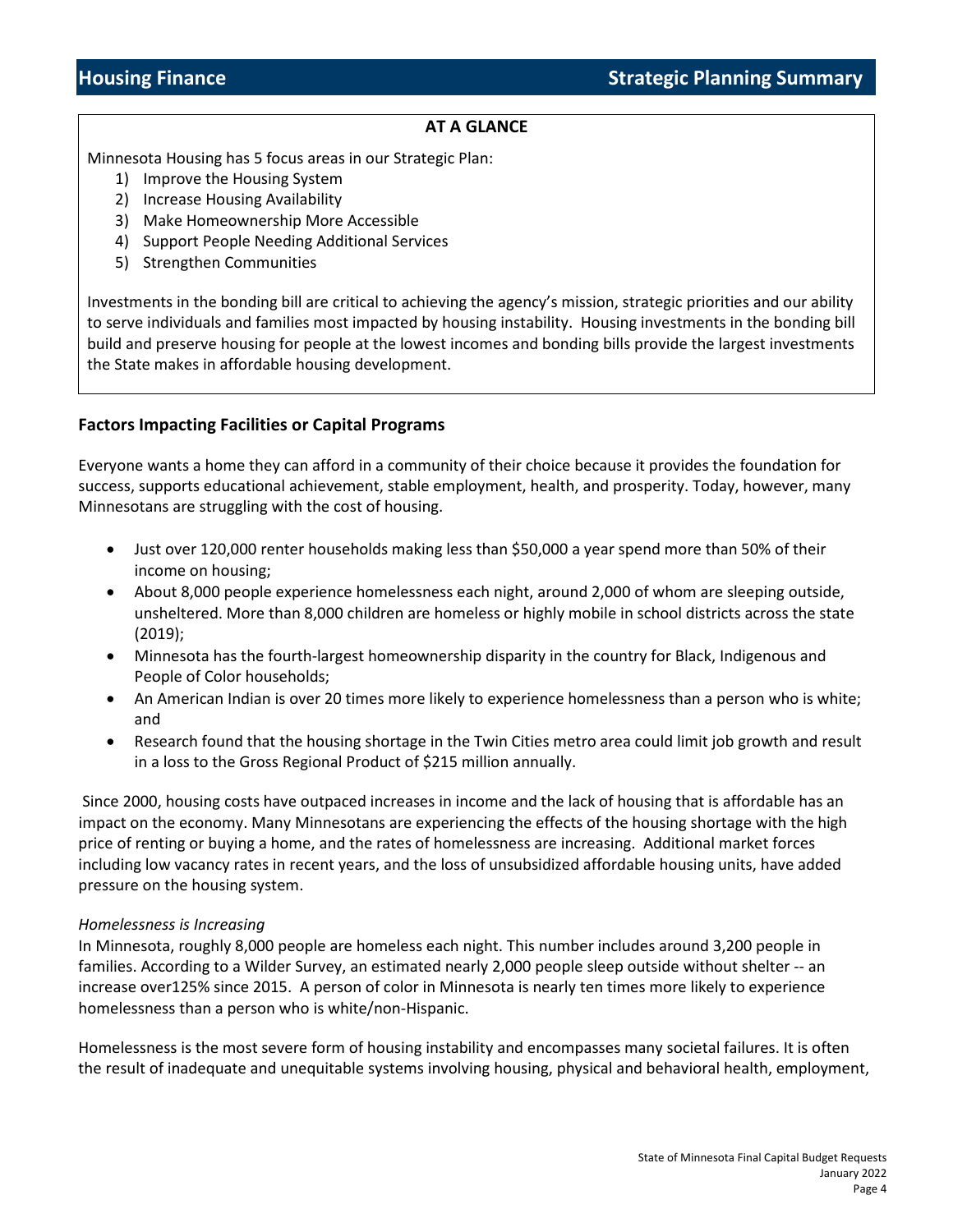and education. The State has responded, but the severity of the housing crisis is a significant challenge. Around one-third of people experiencing homelessness are working.

The number of people experiencing homelessness has increased in recent years. Based on the 2020 Point in Time Count, the number of people experiencing homelessness in Minnesota is slightly higher than it was in 2010, although nationally it's 13% lower. The number of people sleeping outside has tripled in the past several years and Minnesota numbers have outpaced national averages. We also know that older adults are experiencing homelessness. Specifically, the number of adults age 55 and older experiencing homelessness increased by 25% since 2015. With the state's aging demographic and affordable housing needs for older Minnesotans, Housing Infrastructure Bonds can be used to help create housing for low-income seniors that the private market currently isn't providing.

The increase in homelessness among certain populations demonstrates a need for more supportive housing. Supportive housing is housing with services, which help reduce the social costs of homelessness by keeping individuals out of emergency rooms, shelters and the correctional system. Housing Infrastructure Bonds are the primary way the State finances permanent supportive housing.

We know that where we make investments, we see results. With a focus on reducing homelessness among veterans, we have effectively ended veterans' homelessness in multiple regions of the state. We have also funded three projects specifically for veterans using Housing Infrastructure Bonds, which have helped to minimize the number of veterans experiencing homelessness.

#### *Housing Stock is Getting Older*

Minnesota has approximately 120,000 units of privately-owned rental housing that have received or currently receive federal or state assistance to keep them affordable. These properties are located throughout the state, in large and small communities alike. The affordable housing stock is an essential part of communities' infrastructure and its preservation is critical to communities' continued vitality. As these properties age, or as the subsidy contracts and regulatory agreements expire, there is a risk that these units may be lost due to physical deterioration or diminished capacity of the ownership entity. With the lack of affordable housing, there is additional risk that some properties may convert to market rate housing and no longer be affordable for low income residents.

Around 30,000 of these privately-owned affordable housing units are federally subsidized through the Section 8 program. Section 8 housing is among the most affordable housing available because the tenant is required to pay only 30% of household income towards rent. The federal government makes up the difference between the tenant's contribution and an agreed upon contract rent. Another 7,000 privately-owned affordable housing units are federally subsidized through USDA Rural Development.

The Section 8 and USDA Rural Development portfolios were developed primarily from the 1960s to the 1980s. Due to the age of the housing stock, rents may not be able to keep up with the physical demands of the properties. Capital investments are needed to make physical improvements so that the properties can remain intact and affordable for decades to come. Funding is used to ensure that the health, safety and quality of this critical affordable housing stock is maintained for its low-income residents well into the future. With the capital investments provided by the State, the private owner is required to commit to at least 20 more years of affordability.

Minnesota Housing, along with its philanthropic funding partners and local and federal partners, has taken a systematic, long-term approach to stabilization and preservation that recognizes that preservation of existing housing is often the most cost-effective means of providing affordable housing. Typically, for every \$1 of state funding, \$4 in anticipated federal assistance is preserved.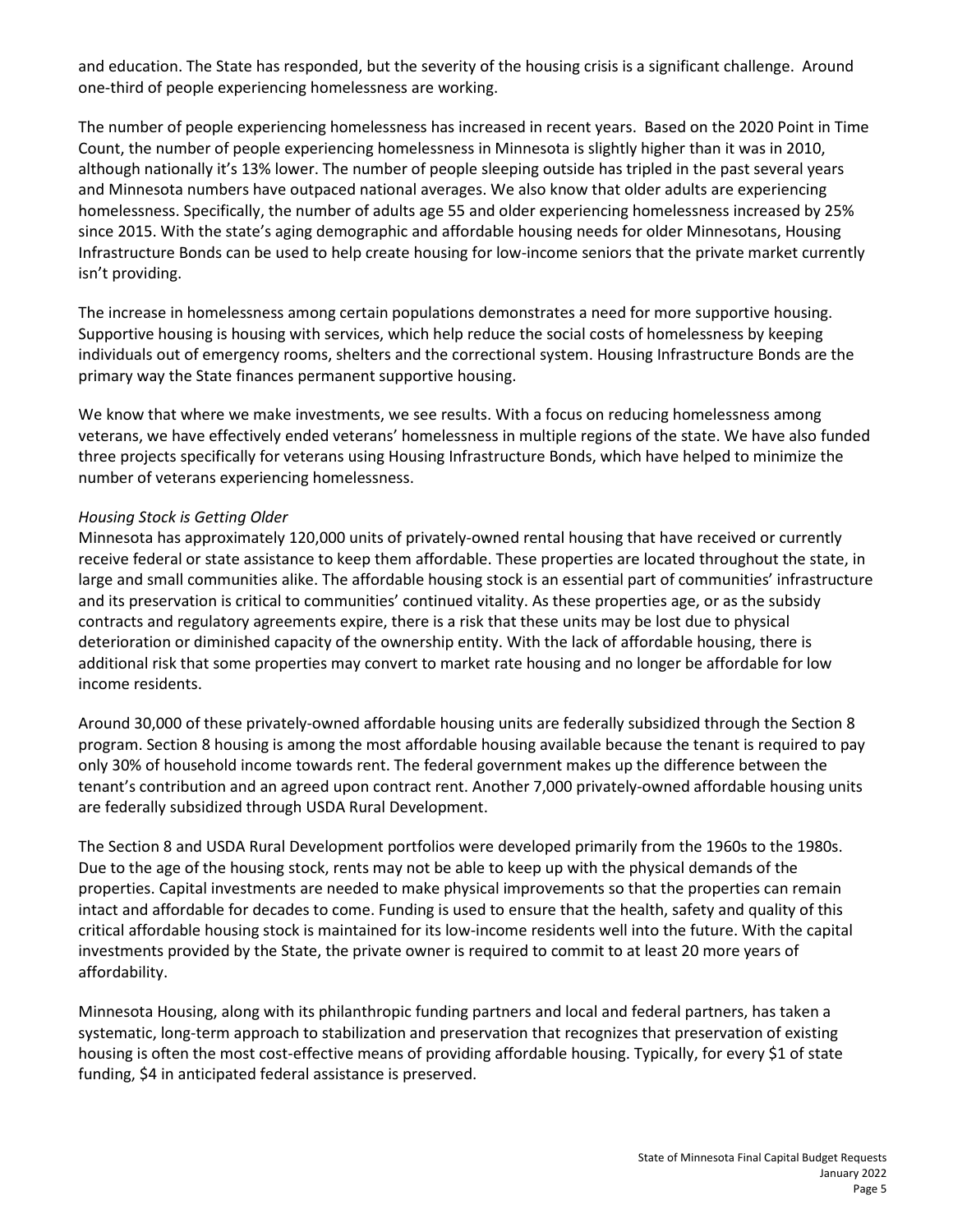#### *People Are Getting Older*

Over the next 17 years, the number of Minnesotans age 65 or older will increase by about 360,000, which will create new housing challenges. In 2035, seniors will account for more than 30% of the population in many counties, particularly in north central Minnesota and some border counties around the state. Initially, as baby boomers retire, they likely will live independently and age-in place, but as they get older and disabilities increase, the housing demands will become more complex.

The State is likely to face challenges in providing housing to seniors that is: (1) affordable, (2) keeps them in the community as long as possible, and (3) provides adequate access to care, services and amenities. These challenges are exacerbated by the lack of affordable housing that currently exists.

#### *Federal Investments Not Keeping Pace with Need*

Minnesota has more than 21,000 public housing units funded by the federal government and owned and operated by local public housing authorities. Public housing exists in all 87 counties and serves the lowest income households in the state. Most than 90% of public housing units are 20+ years old. Seventy-five percent (75%) of public housing residents earn less than \$15,000 per year. Nearly two-thirds (66%) of households in public housing are seniors or households with disabilities and about one-third (33%) are children.

Over the years the federal government's commitment to support public housing has diminished as appropriations for operations and maintenance of the housing stock have been reduced to inadequate levels. Consequently, some public housing authorities have been forced to sell some of their units to reduce operating costs and generate enough revenue to properly maintain the remaining inventory. Others have delayed needed maintenance and repairs, putting units at risk of becoming uninhabitable. Due to the lack of resources to preserve the buildings and keep them safe for residents, many public housing authorities are looking for resources to address the backlog of needs.

#### *Not Enough Single Family Homes*

Minnesota has one of the nation's highest rates of homeownership (71.9%), while at the same time it has one of the largest disparities in homeownership rates between white households and Black, Indigenous, and People of Color (BIPOC).

In addition to structural and institutional barriers, one of the reasons for this gap is the lack of availability of affordable homeownership opportunities. The number of available single-family homes for sale has been at historic lows over the past few years and single family production has not kept up with the demand. The monthssupply of homes selling for less than \$250,000 in June 2021 was just 0.9 months, when a healthy supply is about 5 months. Minnesota has a shortage of nearly 40,000 owner-occupied homes, across all price points. The lack of supply of available homes continues to drive up prices throughout the state. These dynamics creates a greater need for new affordable opportunities that are within reach for first -time, along with low - and moderate income buyers.

### *Aging Manufactured Home Communities*

Manufactured homes —factory -made dwelling units built on a permanent chassis (a transportable frame) —are an important and often overlooked affordable housing option across the state.

Nearly all manufactured home parks have infrastructure needs. The homeowners who live in parks with deteriorating infrastructure are in a precarious situation. While they own their homes, they do not own the land beneath them, thus creating challenging issues when a park owner decides to sell the property. Having failing infrastructure can be a determining factor in deciding to sell or close a community. Because residents of the parks are typically very low -income, they are often not able to pay increased rents that could be used finance the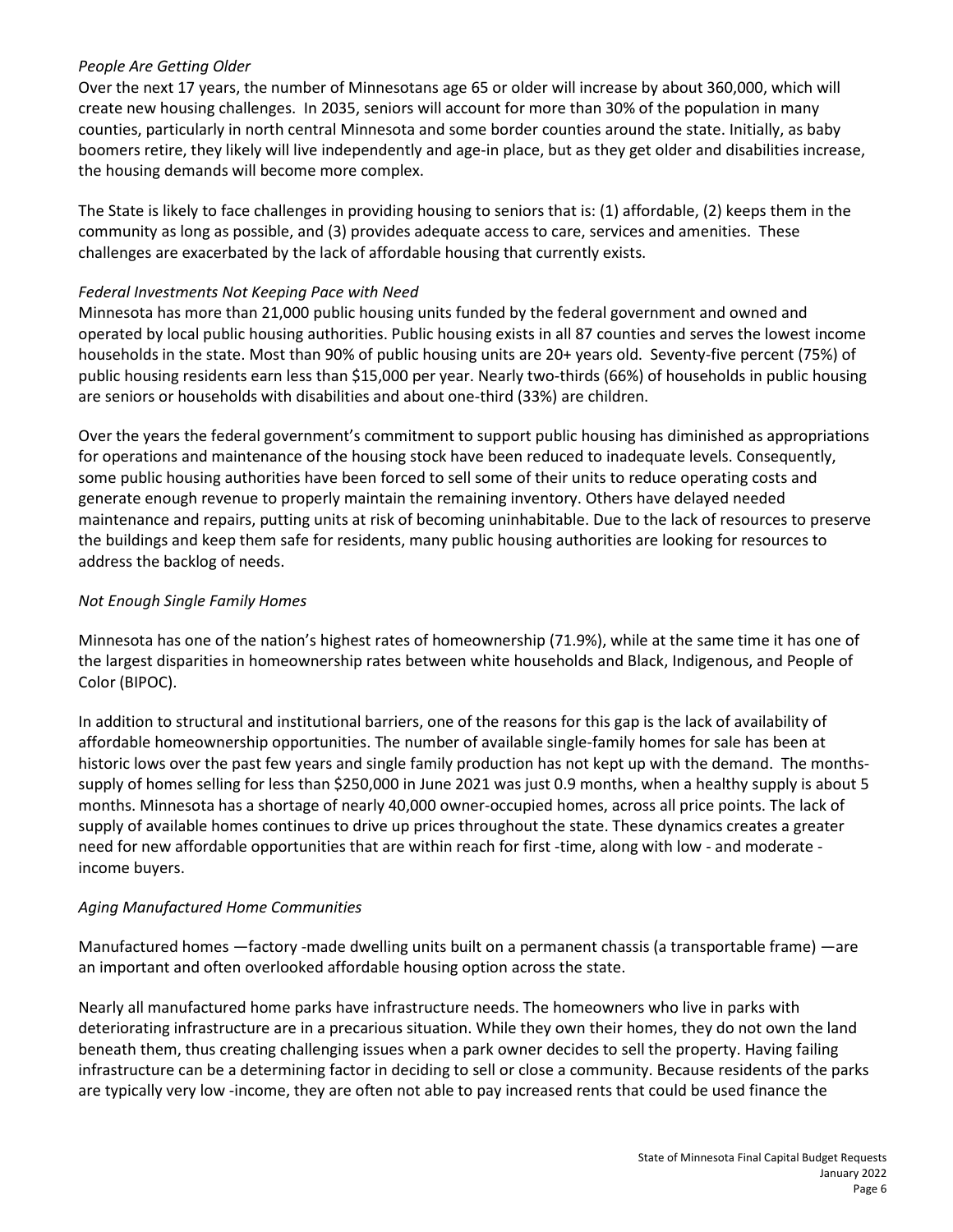infrastructure improvements. Several manufactured home communities in the Twin Cities have shuttered and several in Greater Minnesota have recently closed and a new communities has not opened in Minnesota since the 1990's.

### **Self-Assessment of Agency Facilities and Assets**

Minnesota Housing does not own or operate facilities covered by this request. The request is for financing of activities that improve and augment the infrastructure of affordable housing in communities throughout the state. Without these critical funds, communities stand to lose housing units that are vital to serving the needs of citizens and vulnerable populations in these communities.

### **Agency Process for Determining Capital Requests**

The need for affordable housing is significant and growing. The agency's requests don't meet the needs, but the resources will significantly impact the housing landscape across the state. We typically receive at least three to four times as much in requests for deferred financing as we have funding available. In 2019, we received almost \$310 million in deferred loan requests from across the state. Due to recent Housing Infrastructure Bond (HIB) authorizations, MN Housing has been able to reduce the number of unfunded projects.

We learned through the Housing Task Force that we were over 50,000 housing units short from having a healthy housing supply where home prices and rents are relative stable. Over the next decade, we need 300,000 new units to keep pace with population growth and fill the shortage. Since the 2018 Task Force report, we have made progress on the rental side, but need a lot more construction for homeownership. The private sector cannot do alone. We also need to preserve the homes we have and build more, especially for those at the lowest income levels.

While we need new homes, the state's existing housing is aging and in need of capital for rehabilitation to preserve the affordability of these properties. When these developments that have federal financing are sold or converted, we lose the federal assistance forever. This portfolio continues to age and with additional wear and tear, the maintenance backlogs continue to grow.

### **Major Capital Projects Authorized**

In 2021, the Legislature provided a contingent authorization of \$100 million in Housing Infrastructure Bonds. The Housing Infrastructure Bonds authority is contingent on potential federal action. If Congress passes a federal infrastructure bill in 2021 that includes funding for the same purposes as HIB, then bonds cannot be issued for those purposes. Additionally, \$33.333 million of the \$100 million is set aside for single-family development (\$18.333 million) and manufactured home community acquisition and infrastructure (\$15 million).

In 2020, the Legislature authorized \$100 million in Housing Infrastructure Bonds in the October Special Session. In the 2020 Consolidated Request for Proposal (RFP) and Manufactured Home Community RFP, Housing Infrastructure Bonds were used to select 14 rental developments and 10 single family/manufactured housing community projects for a total of 872 units. The Legislature also authorized \$16 million in State General Obligation bonds for public housing rehabilitation. Those resources were awarded to public housing authorities to preserve 1,870 units throughout the state in 21 developments across the state. Two-thirds are of the developments are in Greater Minnesota.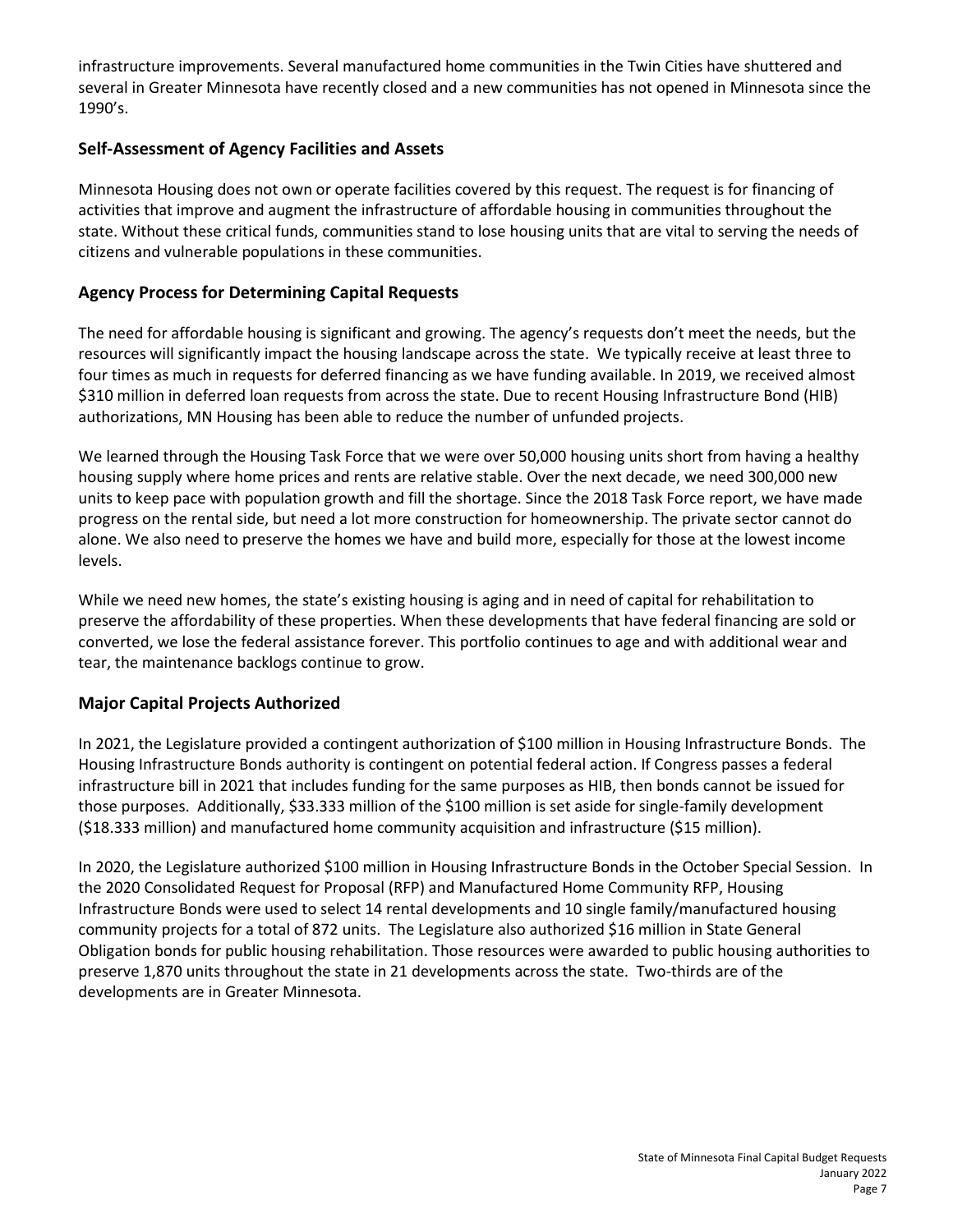## **Housing Finance Project Narrative**

(\$ in thousands)

#### **Housing Infrastructure Bonds**

| AT A GLANCE              |                                                                                                                                                                                                                                                                                                                                                                                                                                  |
|--------------------------|----------------------------------------------------------------------------------------------------------------------------------------------------------------------------------------------------------------------------------------------------------------------------------------------------------------------------------------------------------------------------------------------------------------------------------|
| 2022 Request Amount:     | \$250,000                                                                                                                                                                                                                                                                                                                                                                                                                        |
| <b>Priority Ranking:</b> |                                                                                                                                                                                                                                                                                                                                                                                                                                  |
| <b>Project Summary:</b>  | Minnesota Housing requests debt service on \$250 million in Housing<br>Infrastructure Bonds (HIB). HIB proceeds finance loans or grants for single<br>family and rental housing development, with a priority on building<br>housing and serving families at lower income levels. This request<br>proposes to add new construction of rental housing for households with<br>incomes at or below 50% of AMI as a new eligible use. |

## **Project Description**

Housing Infrastructure Bonds (HIB) are the largest state source of capital for housing development. HIBs leverage local, federal and private investment and spur development that otherwise would not happen and provide critical financing to build new housing and preserve existing housing. The State has supported using appropriation bonds because over 95% of the housing in the state is privately owned and State GO bonds are limited to public ownership.

This request is for a general fund appropriation to pay the debt service on \$250 million in Housing Infrastructure Bond proceeds issued by Minnesota Housing. The proceeds will be used to finance loans and grants awarded through competitive, statewide Request for Proposal processes to private for-profit and non-profit developers. The loans and grants are used for permanent supportive housing for people experiencing homelessness, the preservation of existing federally-assisted housing, single family/homeownership development including community land trusts, senior housing, and manufactured home communities. The following provides a brief summary of each use.

### **Supportive Housing**

A portion of the bond proceeds would be used to construct or acquire and rehabilitate properties for use as permanent supportive housing for households who are experiencing homelessness, including youth, veterans, those experiencing long-term homelessness, and for persons with disabilities or people who struggle with mental illness.

Permanent supportive housing is affordable rental housing with connections to services necessary to enable tenants to live in the community and improve their lives. Supportive housing creates housing stability for the lowest income households and households with service needs so they can address significant mental health challenges, chronic health conditions, substance abuse disorders, and other barriers to self-sufficiency. Housing stability and additional services help individuals and families complete school or training, get connected to programs, achieve employment and a place to call home.

## **Preservation**

The federal Section 8 program provides the largest portion of the privately owned, federally assisted rental housing in the state. Around 31,000 units were financed under this program. The privately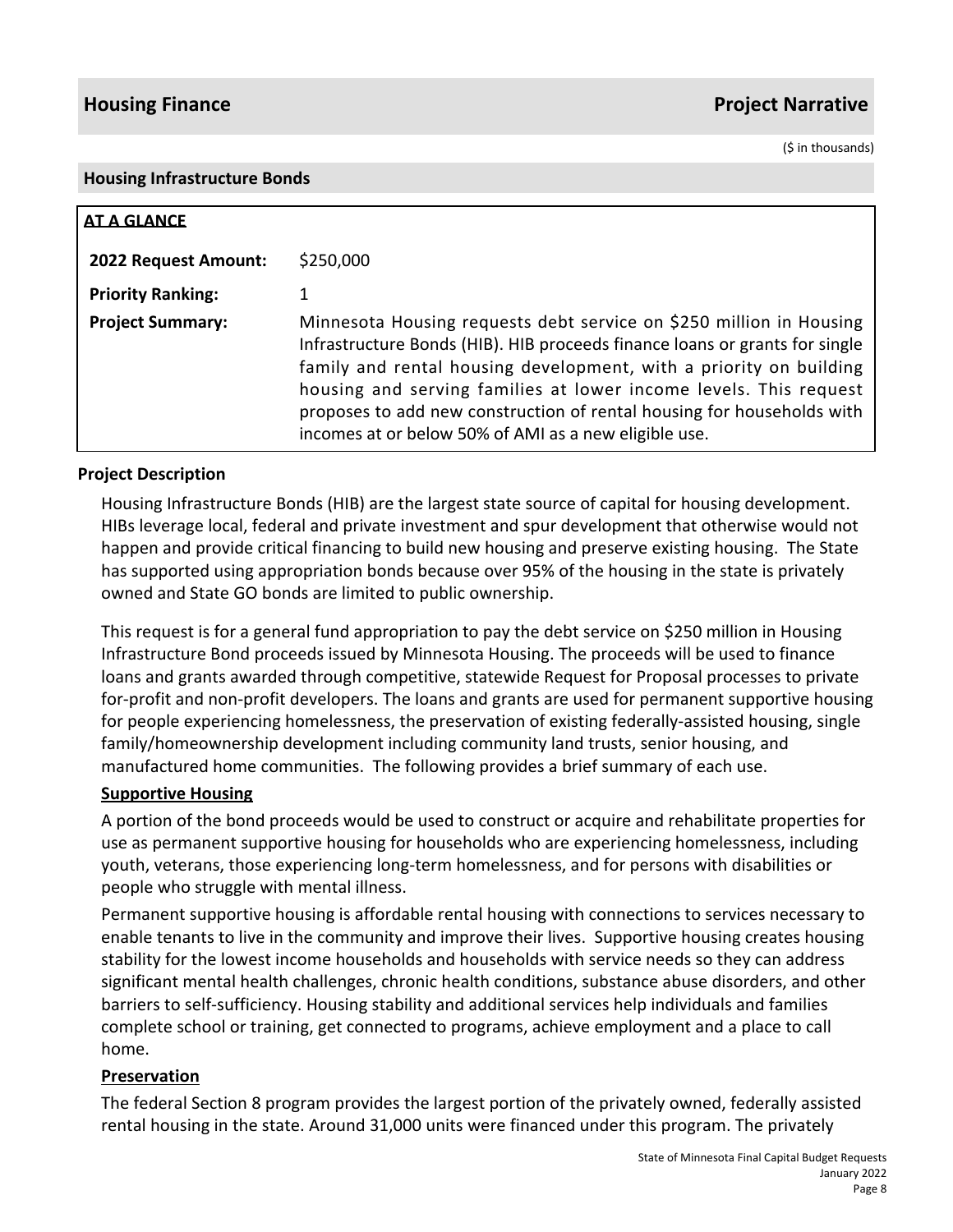owned Section 8 portfolio was developed primarily from the 1960s to the 1980s. In addition, Minnesota has thousands of units financed by U.S. Department of Agriculture Rural Development that are of a similar age.

As these properties age, or as the subsidy contracts and regulatory agreements expire, there is risk that these units may be lost due to physical deterioration, conversion to market rate rents, or diminished capacity of the ownership entity. When ownership transfers, significant capital is often needed and can be provided by Housing Infrastructure Bonds to ensure that properties can remain in the program and affordable for decades into the future. If the properties are not preserved, the federal subsidies are lost to the state.

## **Senior Housing**

Housing Infrastructure Bond proceeds are available for the acquisition, rehabilitation, adaptive reuse or new construction of senior housing. Funding would be used for housing affordable to seniors (55 years of age and older) earning between 30% and 50% of Area Median Income. New construction senior housing at these income levels is currently not broadly being met by the market.

## **Single Family Development**

New in 2019, Housing Infrastructure Bond proceeds can be used to finance forgivable loans for the acquisition, rehabilitation, adaptive reuse, or new construction of single-family housing. These resources are also used for community land trusts. Community land trusts are non-profit organizations that acquire and own land for the long-term. The community land trust leases the land to a low- or moderate – income homeowner who purchases the building on the land held in trust.

## **Manufactured Home Communities**

Housing Infrastructure Bond proceeds can be made available to finance the acquisition, improvement, and infrastructure including storm shelters and community facilities, of manufactured home communities.

## **Multifamily Rental Housing - New Eligible Use**

This year we are proposing new construction of rental housing as a new eligible activity for Housing Infrastructure Bonds. Funds would be available to finance the costs of the construction of multifamily rental housing for households with incomes at or below fifty percent of area median income (AMI).

## **Project Rationale**

**Minnesota needs to build more housing, especially for those with the lowest incomes.** Minnesota needs to build 300,000 homes statewide by 2030, including at least 2,500 each year for those earning \$30,000 or less. The private market cannot or will not produce new units at these incomes without public investment.

**We need to preserve more housing.** About 10,000 of the over 30,000 HUD Section 8 units have contracts that expire in the next four years, putting them at risk of being lost permanently. The state's Section 8 portfolio is aging and in need of capital for rehabilitation to preserve the affordability of these properties that exist in all 87 counties.

**More people are experiencing homelessness.** Unsheltered homelessness has increased 125% since 2015. Around 8,000 people experience homelessness each night, around 1,650 of whom are sleeping outside, unsheltered. More than 9,000 children are homeless or highly mobile in school districts across the state.

**Housing instability is impacting more Minnesotans.** Nearly 150,000 renter households making less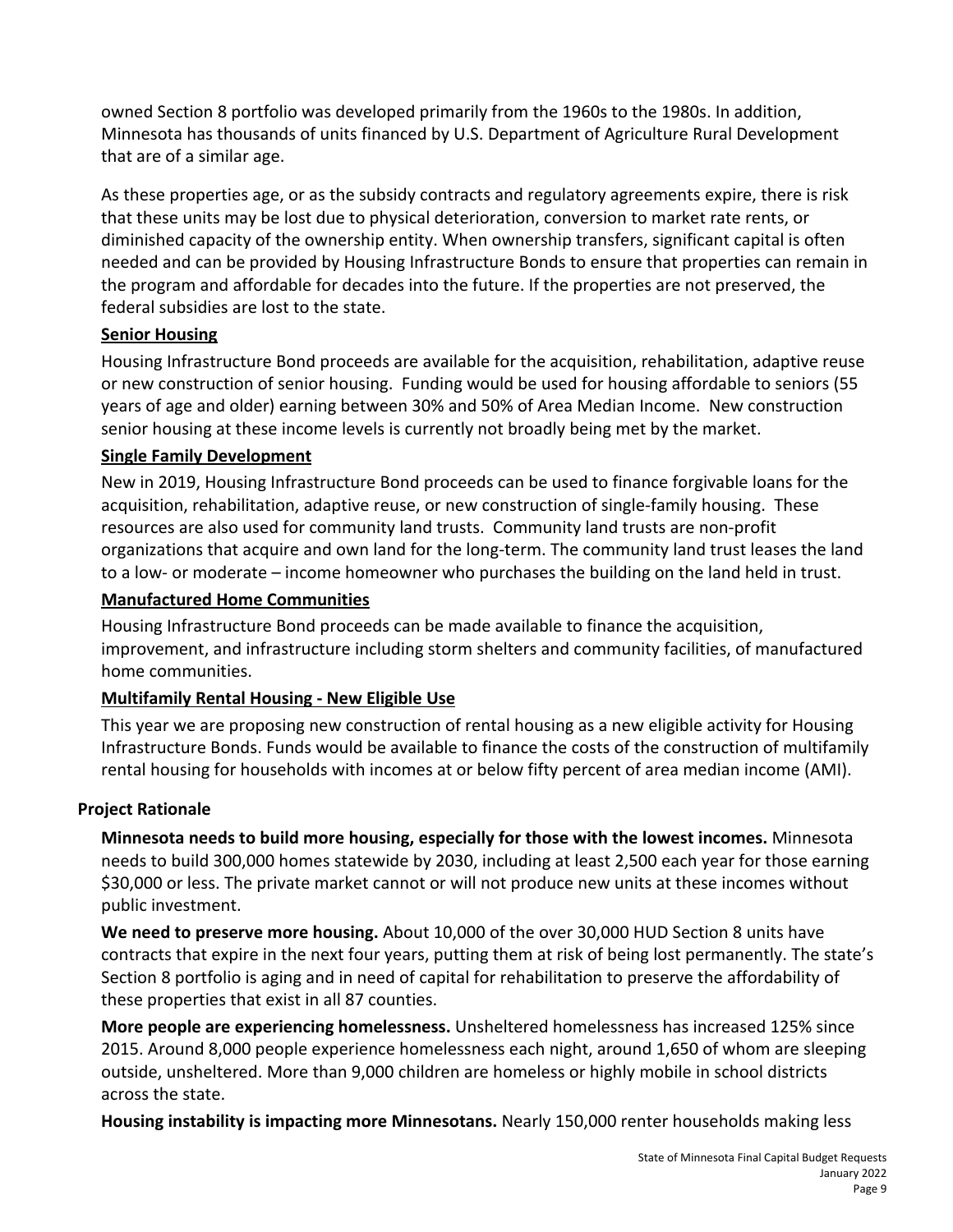than \$50,000 a year are considered severely cost-burdened, meaning they spend more than 50% of their income on housing.

**The housing shortage is limiting economic growth.** The shortage of housing in the Twin Cities metro area could limit job growth and reduce Gross Regional Product by \$215 million annually.

**We need more investments.** Minnesota Housing is typically able to finance only one in three or four rental developments.

## **Project Timeline**

Housing Infrastructure Bond proceeds are awarded statewide through several statewide, competitive application processes. One for rental housing, another for single family development and another for manufactured home communities. If approved in the 2022 legislative session, the funding would be awarded to rental housing, single family development and manufactured home communities beginning in the fall of 2022.

## **Other Considerations**

## Heading Home Plan - Housing Stability for All Minnesotans

The Minnesota Interagency Council on Homelessness is comprised of 12 State agencies, the Met Council and the Governor's Office, and is accountable for leading the state's efforts to achieve housing stability for all Minnesotans through the Heading Home Plan. The Council is led by Lt. Governor Flanagan, and co-chaired by Commissioner Harpstead from Department of Human Services and Commissioner Ho from Minnesota Housing.

Housing Infrastructure Bonds are a critical tool to building new rental housing and preserving housing that's affordable at the lowest-income levels. Housing Infrastructure Bonds are the main source of state capital to build permanent supportive housing, which pairs affordable housing with access to services.

## Green Communities Criteria

Minnesota Housing has adopted a sustainability policy and implemented the Enterprise Green Communities criteria for all new developments and for substantial rehabilitation projects funded by the agency. The Green Communities criteria will apply to developments that are selected to receive housing infrastructure bond proceeds. The criteria cover a range of items related to energy efficiency and the environment including efficient lighting, use of renewable energy, low-impact development, water-conserving fixtures, and integrative design.

## **Impact on Agency Operating Budgets**

This request does not impact Minnesota Housing's operating budget. Minnesota Housing does not use General Fund appropriations for operating expenses. The developers applying for funding are expected to meet their operating costs through the income they receive from rents, or in the case of community land trusts, through income from the land lease.

## **Description of Previous Appropriations**

In 2012, we awarded \$30 million in Housing Infrastructure Bond proceeds to projects that preserve existing federally subsidized rental housing, create new permanent supportive housing opportunities, and to stabilize communities impacted by the foreclosure crisis. The bond proceeds were committed in 2012 and were used to construct or preserve 472 units of housing.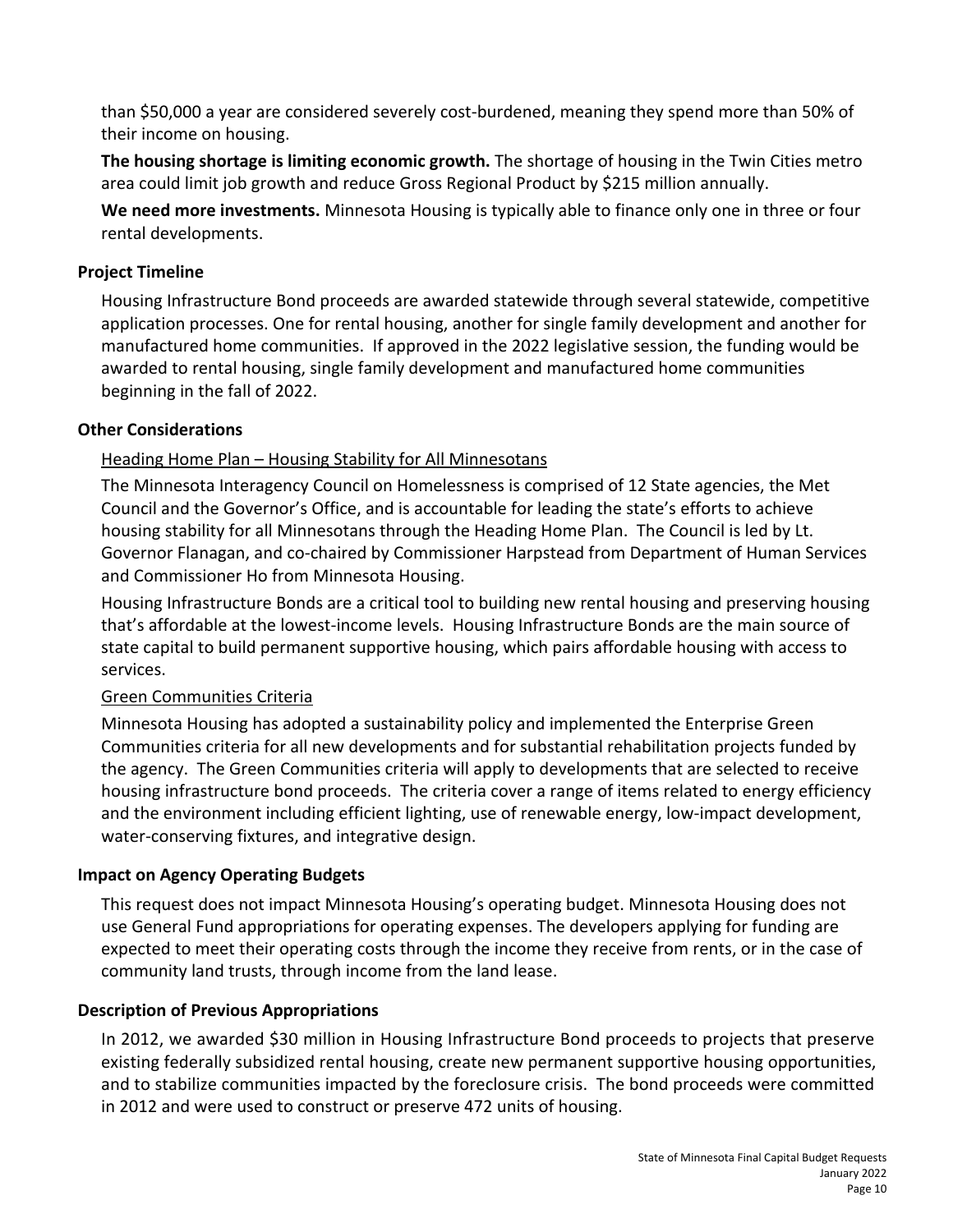In 2014, we awarded \$80 million in Housing Infrastructure Bond proceeds to projects for the same purposes. The bond proceeds were committed in 2014 and were used to construct or preserve 1,239 units of housing.

In 2015, the Legislature authorized an additional \$10 million in Housing Infrastructure Bond proceeds. These proceeds were used to construct or preserve 162 units of affordable housing.

In 2017, the Legislature authorized an additional \$35 million in Housing Infrastructure Bond proceeds. The Legislature also authorized an additional \$20 million in Housing Infrastructure Bond proceeds using previous debt service appropriations, due to low interest rates on the bonds issued in 2014 and 2015. This total of \$55 million in Housing Infrastructure Bond proceeds was awarded to projects in fall 2017 and impacted 507 homes.

In 2018, the Legislature authorized an additional \$80 million in Housing Infrastructure Bond proceeds, with \$30 million of that amount dedicated to permanent supportive housing for households behavioral health needs. \$28.4 million was awarded in the fall of 2018, which impacted 406 homes.

In 2019, during the 1st Special Session, the Legislature approved an additional \$60 million in Housing Infrastructure Bond authorization. This amount will be added to just under \$60 million in existing authorization and awarded in the fall of 2019.

In 2020, during the 1st Special Session, the Legislature approved an additional \$100 million in Housing Infrastructure Bond authorization. Most of that authorization was awarded at the end of 2020 and early 2021.

In 2021, during the 1st Special Session, the Legislature approved a conditional amount of \$100 million in Housing Infrastructure Bond authorization. The authority is contingency on potential federal action. If Congress passes an infrastructure bill in 2021 that includes funding for the same purposes of HIB, then bonds cannot be issued for those purposes.

### **Project Contact Person**

Ryan Baumtrog Assistant Commissioner for Policy and Community Development 651-296-9820 ryan.baumtrog@state.mn.us

## **Governor's Recommendation**

The Governor recommends \$250 million in appropriation bonds for this request. Also included are budget estimates of \$250 million for each planning period for 2024 and 2026.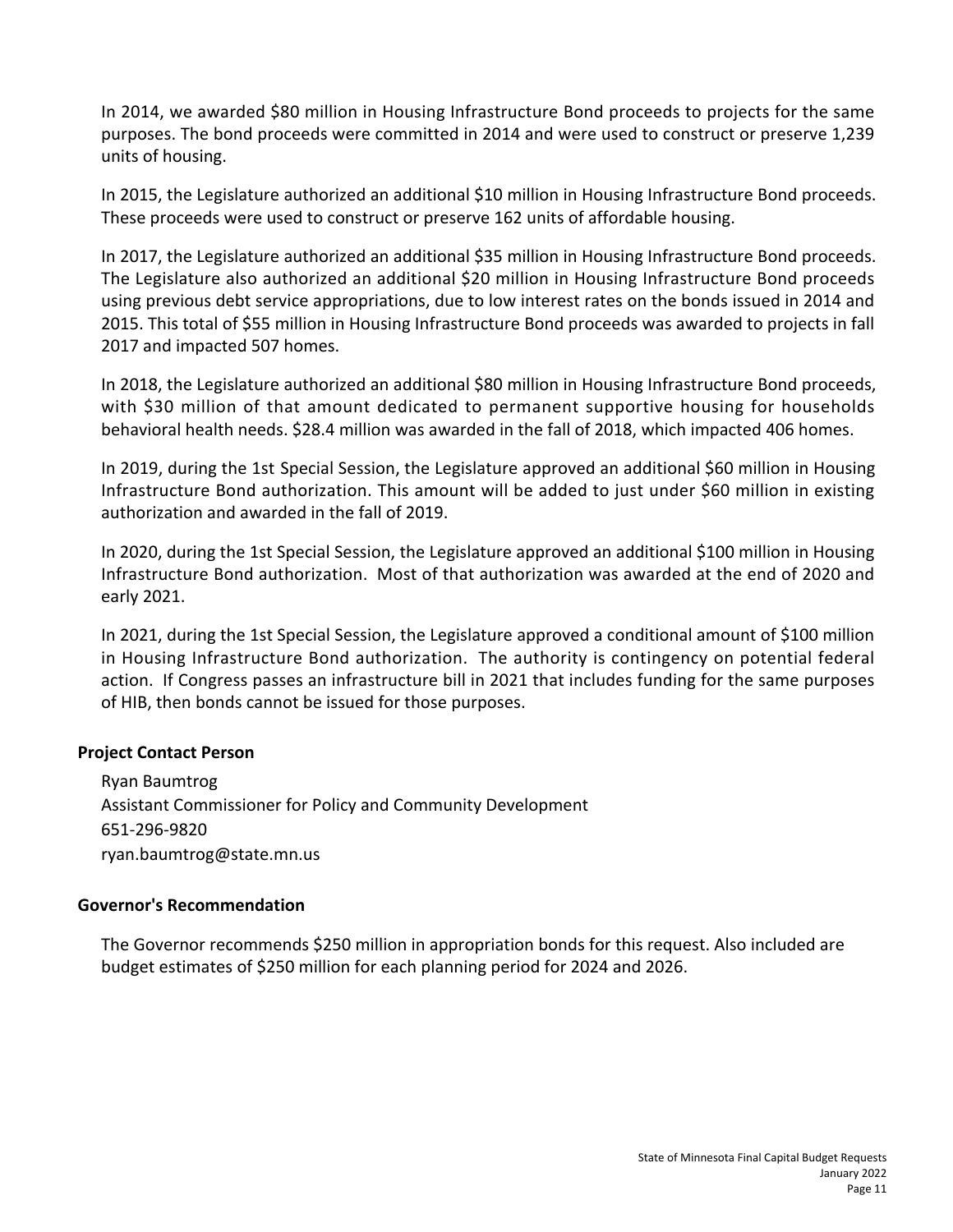## **Housing Finance Project Detail**

(\$ in thousands)

## **Housing Infrastructure Bonds**

#### **PROJECT FUNDING SOURCES**

| <b>Funding Source</b>          | <b>Prior Years</b> |    | FY 2022 |   | <b>FY 2024</b> | <b>FY 2026</b> |
|--------------------------------|--------------------|----|---------|---|----------------|----------------|
| <b>State Funds Requested</b>   |                    |    |         |   |                |                |
| <b>Appropriation Bonds</b>     | 395,000            | \$ | 250,000 | s | 250,000        | 250,000        |
| <b>Funds Already Committed</b> |                    |    |         |   |                |                |
|                                |                    |    |         |   |                |                |
| <b>Pending Contributions</b>   |                    |    |         |   |                |                |
|                                |                    |    |         |   |                |                |
| <b>TOTAL</b>                   | 395,000            | S  | 250,000 |   | 250,000        | 250,000        |

#### **TOTAL PROJECT COSTS**

| <b>Cost Category</b>        |    | <b>Prior Years</b> |    | <b>FY 2022</b> |    | <b>FY 2024</b> |    | <b>FY 2026</b> |
|-----------------------------|----|--------------------|----|----------------|----|----------------|----|----------------|
| <b>Property Acquisition</b> |    | 94,800             | Ş  | 60,000         | S  | 60,000         |    | 60,000         |
| Predesign Fees              | \$ | 0                  | \$ | 0              | Ś  | 0              | Ş  |                |
| Design Fees                 | \$ | $\Omega$           | \$ | 0              | \$ | 0              |    | 0              |
| <b>Project Management</b>   |    | 0                  | \$ | 0              | \$ | 0              |    | 0              |
| Construction                | \$ | 300,200            | \$ | 190,000        | \$ | 190,000        |    | 190,000        |
| <b>Relocation Expenses</b>  |    | $\Omega$           | \$ | 0              | \$ | 0              |    |                |
| One Percent for Art         | \$ | $\Omega$           | \$ | 0              | Ś  | 0              | \$ | O              |
| <b>Occupancy Costs</b>      | ċ  | 0                  | \$ | 0              | \$ | 0              |    | 0              |
| Inflationary Adjustment     |    | $\Omega$           | Ś  | 0              | Ś  | 0              |    | 0              |
| <b>TOTAL</b>                |    | 395,000            | S  | 250,000        | S  | 250,000        |    | 250.000        |

#### **IMPACT ON STATE OPERATING COSTS**

| <b>Cost Category</b>          | <b>FY 2022</b> | <b>FY 2024</b> | <b>FY 2026</b> |
|-------------------------------|----------------|----------------|----------------|
| IT Costs                      |                |                |                |
| Operating Budget Impact (\$)  |                |                |                |
| Operating Budget Impact (FTE) | 0.0            | 0.0            | 0.0            |

#### **SOURCE OF FUNDS FOR DEBT SERVICE PAYMENTS**

|                     | Amount  | <b>Percent of Total</b> |
|---------------------|---------|-------------------------|
| <b>General Fund</b> | 250,000 | 100 %                   |
| User Financing      |         | 0 %                     |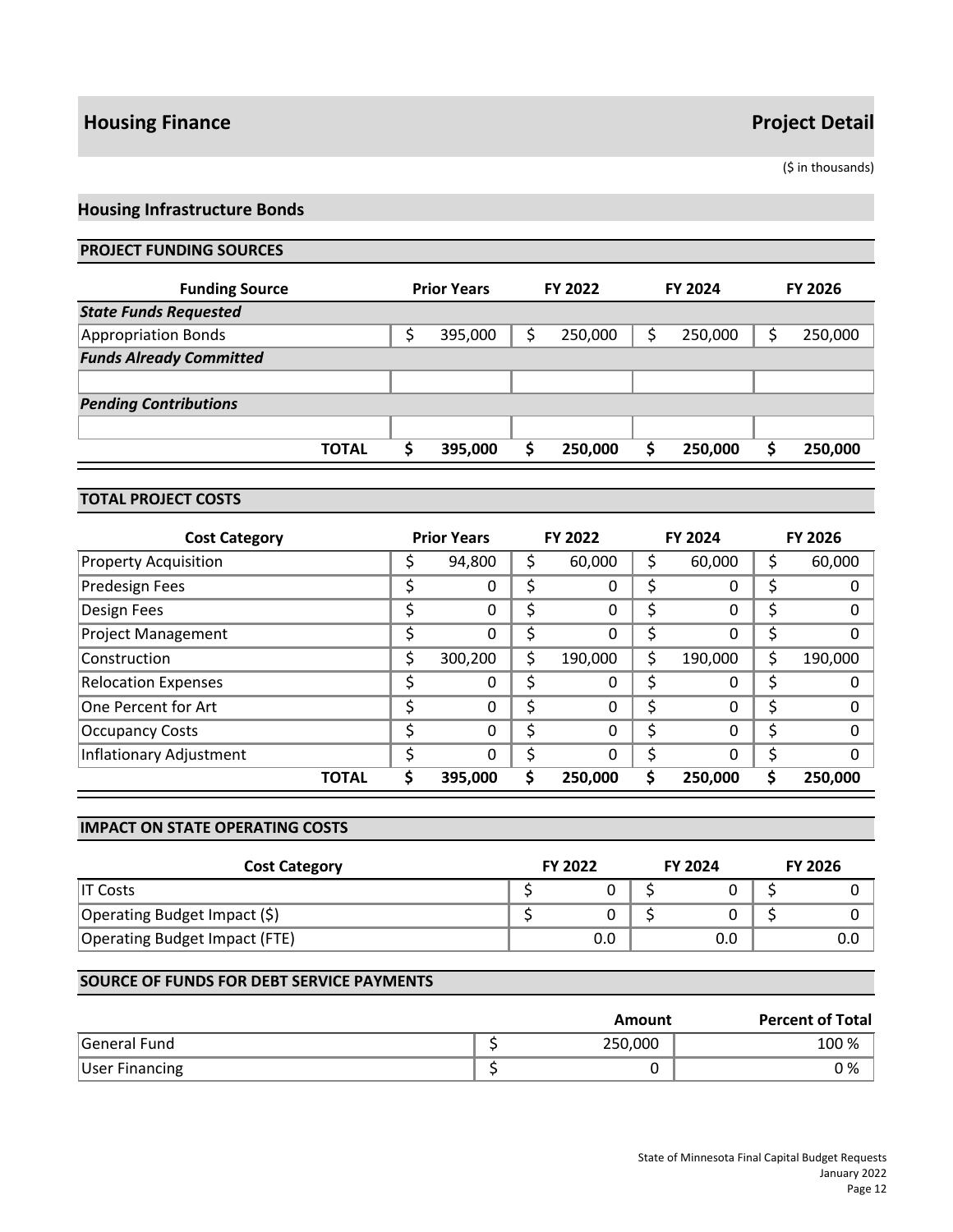| <b>STATUTORY REQUIREMENTS</b>                                                                                                                                     |      |
|-------------------------------------------------------------------------------------------------------------------------------------------------------------------|------|
| The following requirements will apply to projects after adoption of the bonding bill.                                                                             |      |
| Is this project exempt from legislative review under M.S. 16B.335 subd. 1a?                                                                                       | Yes  |
| Predesign Review (M.S. 16B.335 subd. 3):                                                                                                                          |      |
| Does this request include funding for predesign?                                                                                                                  | N/A  |
| Has the predesign been submitted to the Department of Administration? N/A                                                                                         |      |
| Has the predesign been approved by the Department of Administration?                                                                                              | N/A  |
| Will the project design meet the Sustainable Building Guidelines under M.S. 16B.325?                                                                              | N/A  |
| Will the project designs meet applicable requirements and guidelines for energy conservation and<br>alternative energy sources (M.S. 16B.335 subd. 4 and 16B.32)? | Yes  |
| Have Information Technology Review Preconditions been met (M.S. 16B.335 subd. 5 & 6)?                                                                             | N/A  |
| Will the project comply with the targeted group purchasing requirement (M.S. 16C.16 subd. 13)?                                                                    | Yes  |
| Will the project meet public ownership requirements (M.S. 16A.695)?                                                                                               | N/A  |
| Will a use agreement be required (M.S. 16A.695 subd. 2)?                                                                                                          | N/A  |
| Will program funding be reviewed and ensured (M.S. 16A.695 subd. 5)?                                                                                              | N/A  |
| Will the matching funds requirements be met (M.S. 16A.86 subd. 4)?                                                                                                | N/A  |
| Will the project be fully encumbered prior to the Cancellation Deadline (M.S. 16A.642): December<br>31, 2026?                                                     | Yes  |
| M.S. 16A.502 and M.S. 16B.31 (2): Full Funding Required                                                                                                           | N/A  |
| M.S. 473.4485: Guideway Project                                                                                                                                   |      |
| Is this a Guideway Project?                                                                                                                                       | l No |
| Is the required information included in this request? $N/A$                                                                                                       |      |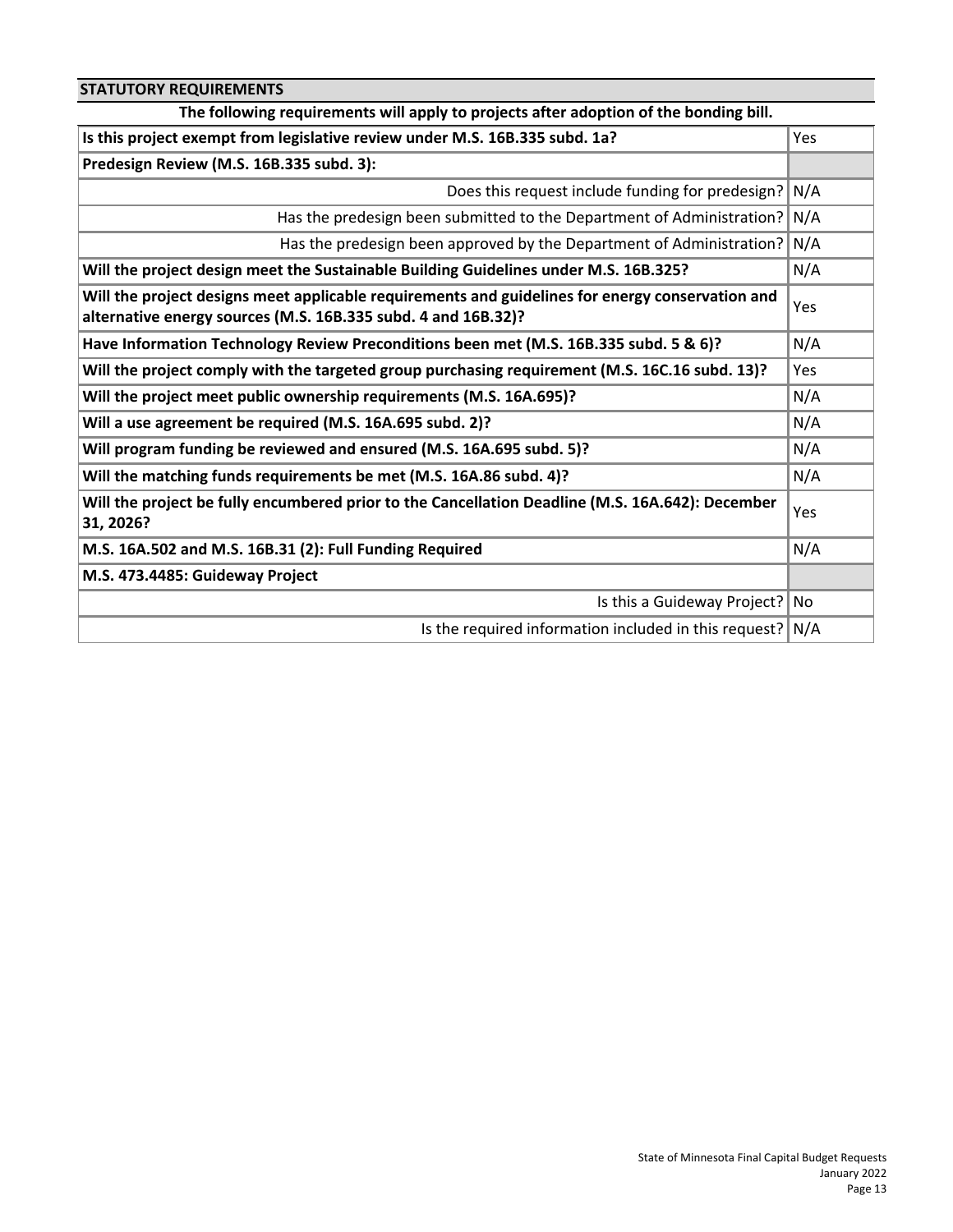## **Housing Finance Project Narrative**

(\$ in thousands)

#### **Public Housing Rehabilitation**

| AT A GLANCE              |                                                                                                                                                                                                                                                                                                |
|--------------------------|------------------------------------------------------------------------------------------------------------------------------------------------------------------------------------------------------------------------------------------------------------------------------------------------|
| 2022 Request Amount:     | \$60,000                                                                                                                                                                                                                                                                                       |
| <b>Priority Ranking:</b> |                                                                                                                                                                                                                                                                                                |
| <b>Project Summary:</b>  | Minnesota Housing requests \$60 million in General Obligation bond<br>proceeds to preserve existing public housing to keep it decent, safe and<br>healthy for its low income residents. Throughout the state, approximately<br>6,000 units of housing will be rehabilitated with this funding. |

### **Project Description**

The requested funding will provide investments in aging public housing stock that is in need of repairs. The housing can be found in all 87 counties, comes in all sizes and types, from scattered single family housings to high rise apartments for elderly families. Nearly 66% of households residing in public housing are seniors or people with disabilities, and about 33% are families with children.

Funding will provide improvements in fire suppression systems, accessibility improvements, heating and cooling systems, building envelopes, energy efficient windows, elevators and other critical health and safety items. Priority will be given to projects that address health and safety needs and reduce building operating costs.

The resources will be awarded through a competitive application process. Eligible applicants are local public housing authorities.

## **Project Rationale**

Public housing is existing affordable housing that serves some of the lowest income residents of the state, including many seniors, persons with disabilities and families with children. Public housing is owned and managed by local public housing authorities and financed by the federal government.

More than 21,000 public housing units are owned and operated by around 120 public housing authorities throughout 87 Minnesota counties. Nearly 75% of the residents have incomes under \$15,000 per year. Residents pay 30% of their income toward rent. More than 90% of public housing units in the state are over 20 years old. It is critical that we preserve this housing stock for the state's lowest income residents.

This capital request may be impacted by a federal infrastructure bill and appropriations to the Public Housing Capital Fund in the upcoming FY 2022 federal budget.

### **Project Timeline**

Funding will be awarded through a statewide, competitive request for proposal. If funding is provided during the 2022 legislative session, we anticipate that funds would be available by fall of 2022 with resources awarded to projects by early 2023, and that construction could begin in 2023.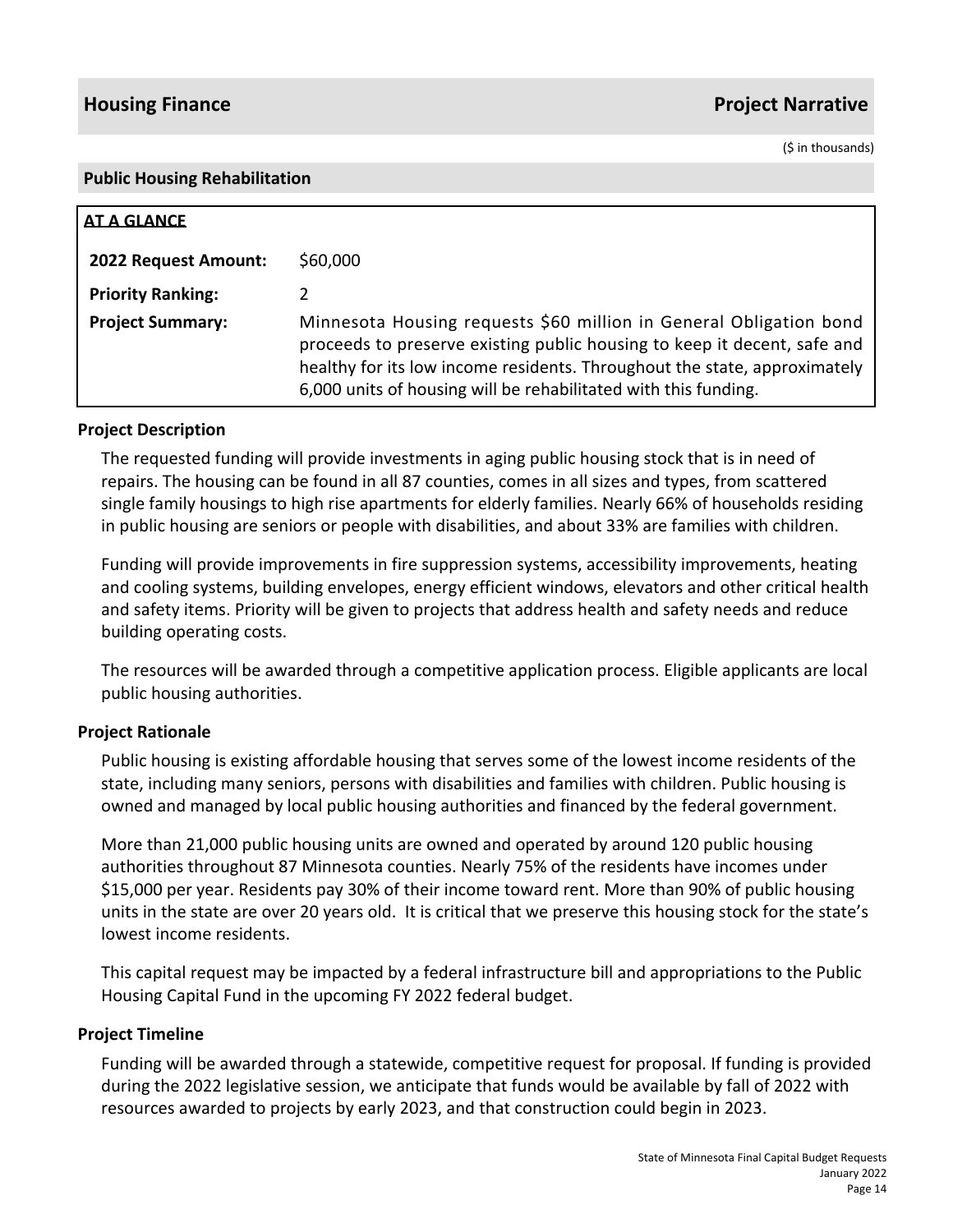## **Other Considerations**

N/A

## **Impact on Agency Operating Budgets**

This request does not impact Minnesota Housing's operating budget. Minnesota Housing does not use General Fund appropriations for operating expenses. Public housing authorities pay the operating costs for the projects and in many cases the projects funded through this program reduce operating costs.

## **Description of Previous Appropriations**

In 2012, the agency received \$5.5 million in GO bond proceeds for public housing rehabilitation. The funding was used for the rehabilitation of 950 units of public housing.

In 2014, the agency received \$20 million in GO bond proceeds for public housing rehabilitation. The funding was used for the rehabilitation of 2,500 units of public housing. Seventy-five percent of the units are located in Greater Minnesota.

In 2017, the agency received \$10 million in GO bond proceeds for public housing rehabilitation. These funds were awarded to public housing authorities in early 2018. Funds were awarded to public housing authorities in early 2018 and preserved 2,068 units throughout the state.

In 2018, the agency received \$10 million in GO bond proceeds for public housing rehabilitation. These funds were awarded to public housing authorities in May 2019 will preserve 1,622 units throughout the state.

In 2020, the agency received \$16 million in GO bond proceeds for public housing rehabilitation. These funds have been awarded to individual projects across the state.

## **Project Contact Person**

Ryan Baumtrog Assistant Commissioner for Policy and Community Development 651-296-9820 ryan.baumtrog@state.mn.us

## **Governor's Recommendation**

The Governor recommends \$60 million in general obligation bonds for this request. Also included are budget estimates of \$60 million for each planning period for 2024 and 2026.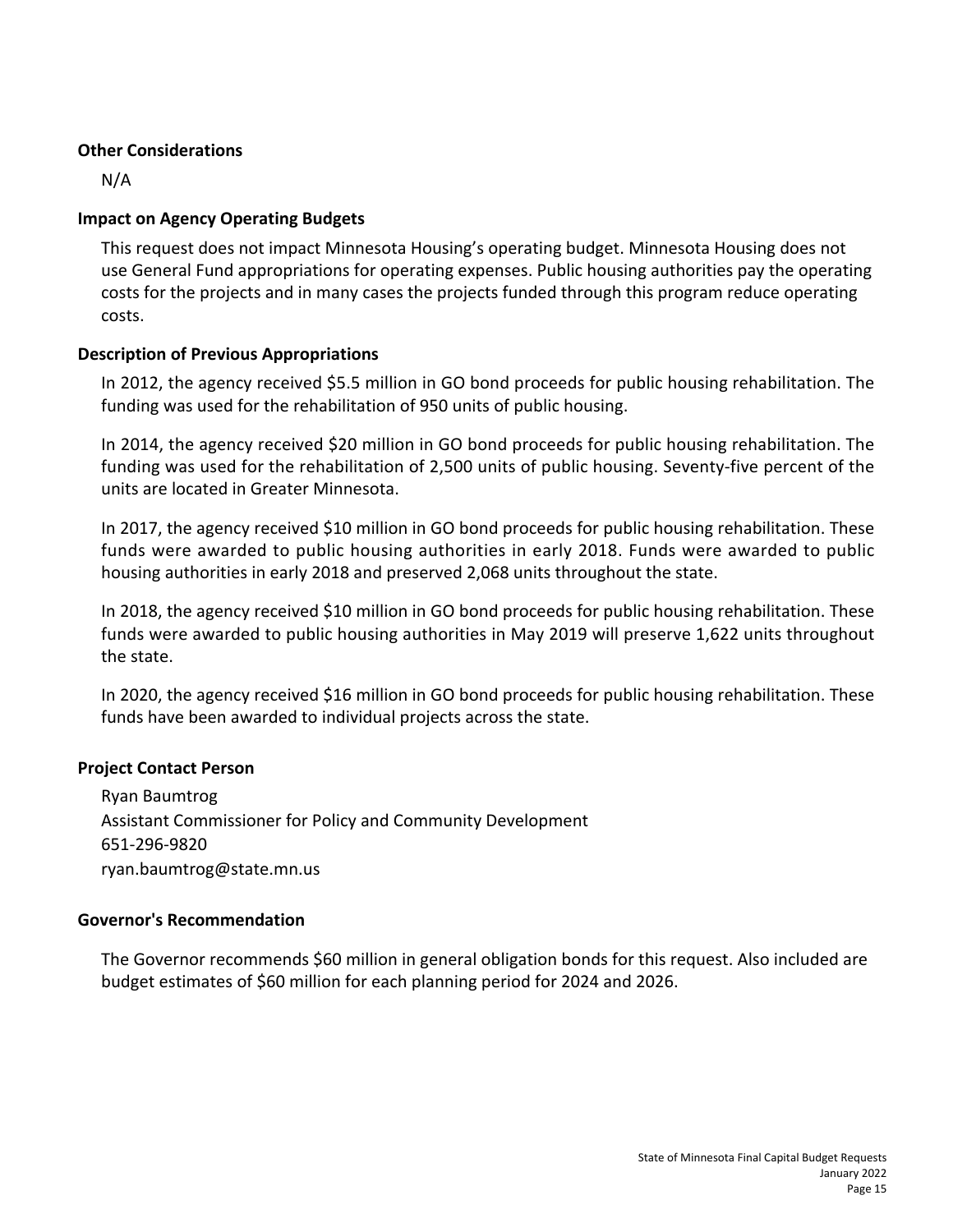## **Housing Finance Project Detail**

(\$ in thousands)

## **Public Housing Rehabilitation**

#### **PROJECT FUNDING SOURCES**

| <b>Funding Source</b>           | <b>Prior Years</b> |    | <b>FY 2022</b> |   | <b>FY 2024</b> | <b>FY 2026</b> |
|---------------------------------|--------------------|----|----------------|---|----------------|----------------|
| <b>State Funds Requested</b>    |                    |    |                |   |                |                |
| <b>General Obligation Bonds</b> | \$<br>40,000       | \$ | 60,000         | S | 60,000         | 60,000         |
| <b>Funds Already Committed</b>  |                    |    |                |   |                |                |
|                                 |                    |    |                |   |                |                |
| <b>Pending Contributions</b>    |                    |    |                |   |                |                |
|                                 |                    |    |                |   |                |                |
| <b>TOTAL</b>                    | 40,000             | S  | 60,000         | S | 60,000         | 60,000         |

#### **TOTAL PROJECT COSTS**

| <b>Cost Category</b>        |   | <b>Prior Years</b> |    | <b>FY 2022</b> |    | <b>FY 2024</b> | <b>FY 2026</b> |
|-----------------------------|---|--------------------|----|----------------|----|----------------|----------------|
| <b>Property Acquisition</b> |   | O                  | S  | 0              | S  | 0              |                |
| <b>Predesign Fees</b>       | c | 0                  | \$ | 0              | Ś  | 0              | \$             |
| Design Fees                 | ċ | 0                  | \$ | 0              | \$ | 0              | 0              |
| <b>Project Management</b>   |   | 0                  | \$ | 0              | S  | 0              |                |
| Construction                | Ś | 40,000             | \$ | 60,000         | \$ | 60,000         | \$<br>60,000   |
| <b>Relocation Expenses</b>  |   | 0                  | \$ | 0              | \$ | 0              |                |
| One Percent for Art         | Ś | $\Omega$           | \$ | 0              | Ś  | 0              | \$<br>∩        |
| <b>Occupancy Costs</b>      | c | 0                  | \$ | 0              | Ś  | 0              |                |
| Inflationary Adjustment     |   | $\Omega$           | Ś  | 0              | S  | 0              | 0              |
| <b>TOTAL</b>                |   | 40,000             | Ś  | 60,000         | \$ | 60,000         | 60,000         |

#### **IMPACT ON STATE OPERATING COSTS**

| <b>Cost Category</b>          | <b>FY 2022</b> | <b>FY 2024</b> | <b>FY 2026</b> |
|-------------------------------|----------------|----------------|----------------|
| IT Costs                      |                |                |                |
| Operating Budget Impact (\$)  |                |                |                |
| Operating Budget Impact (FTE) | 0.0            | 0.0            | 0.0            |

#### **SOURCE OF FUNDS FOR DEBT SERVICE PAYMENTS**

|                       | Amount | <b>Percent of Total</b> |
|-----------------------|--------|-------------------------|
| <b>General Fund</b>   | 60,000 | 100 %                   |
| <b>User Financing</b> |        | 0 %                     |